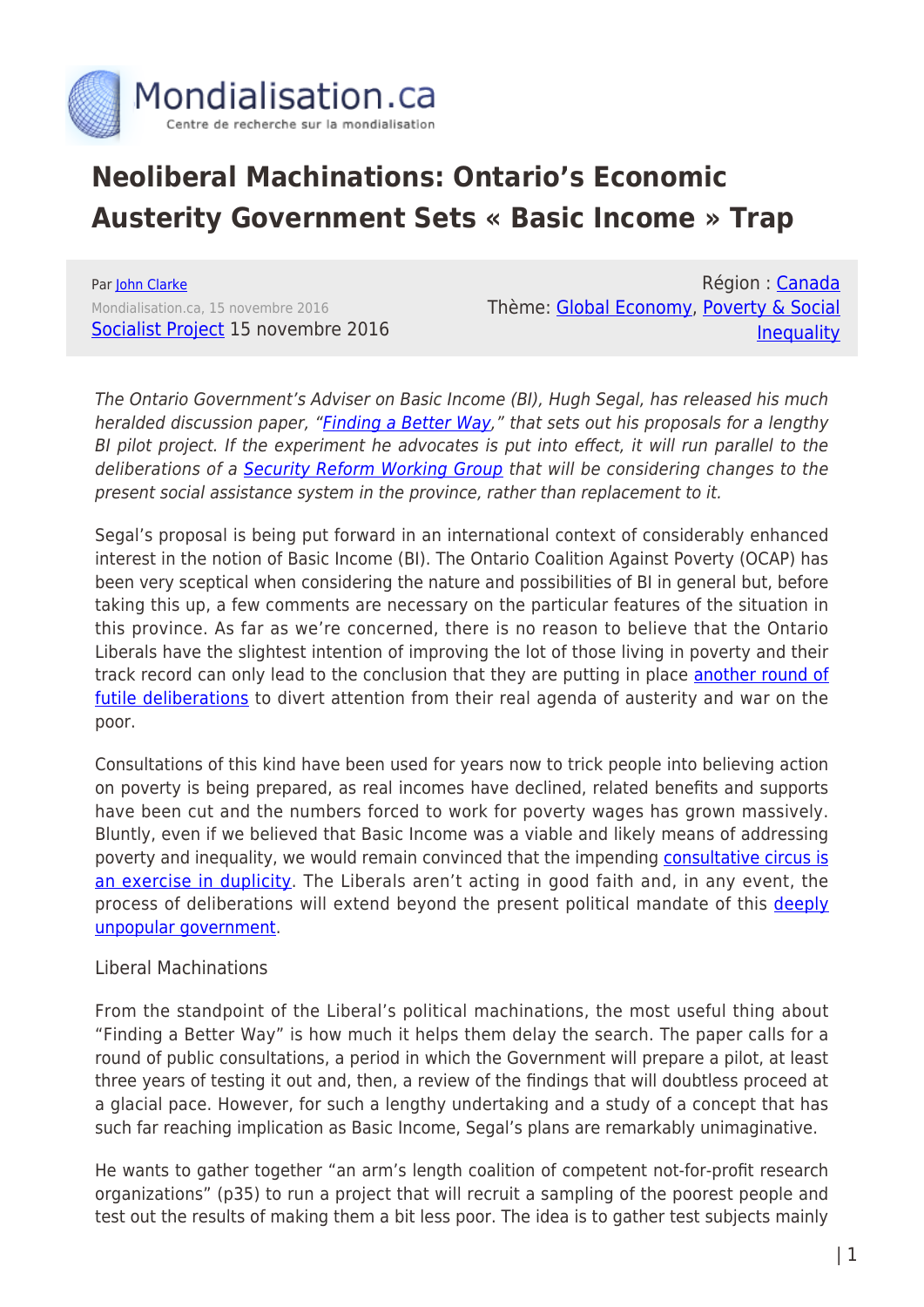from among those on social assistance but including others who are selected "regardless of their status in the labour market." The income of this grouping would then be increased to 75% of the Low Income Measure from (for the very poorest) the present level of 45%. The scrutiny and moral policing normally associated with receiving social assistance would be removed and their ability to earn extra income would be enhanced (p8). The people who would be tested would be geographically dispersed across Ontario, but there would be three "saturation sites" where all those eligible would be offered the chance to participate (p53).

Contrary to Segal's assertion that "(t)here is no way of predicting what a properly managed and objective pilot will produce in terms of results," (p72) the findings of this venture are entirely predictable. If you give some very poor people a bit more money, they will become a bit less poor and a bit better off. Doubtless, Segal's group of interdisciplinary professionals will come up with an array of terms to lend an air of pseudo profundity but there really won't be any results that are the least bit surprising and the whole process is an exercise in needless delay.

The increased income that will go to Segal's test subjects should be provided (and more) to every person on social assistance in Ontario and the minimum wage should become a living wage, with an immediate increase to \$15 an hour. The real implications related to the concept of Basic Income have to be considered apart from Segal's quest to discover the obvious. That some of the poorest workers are going to be a bit better off with some extra money is clear but the issue is what it would mean to top up the wages of millions of low paid workers out of the tax revenues while letting their employers off the hook entirely when it came to paying living wages. That a group of people on social assistance will do better at 75% of the Low Income Measure than at 45% is a given but what happens if a basic payment is introduced while public services are being degraded and supports, especially for disabled people, are going under the austerity knife?

## Immediate Fight: Raise the Rates

In Ontario at the moment, the eventual possibility of this pilot project translating into concrete changes in how income support is delivered is less pressing than the task of ensuring the deliberations are not used as a cynical cover that allows the Government to impose severe and deepening poverty on those on the present system of social assistance. The immediate fight is still to 'Raise the Rates.' Still, the Ontario Basic Income pilot project must also be addressed as part of an international drive to advance an initiative that furthers austerity and privatization while posing as a vehicle for progressive reform and social policy innovation.

This might be a good moment to note that the notoriously right wing Fraser Institute weighed in on the Ontario experiment, shortly before the discussion paper appeared. Their writers were at pains to insist that a suitably market friendly version of Basic Income would ensure that the payment it provided replaced, rather than augmented, other systems of social provision. For the [Fraser Institute to feel reassured,](https://www.fraserinstitute.org/node/10275) the model would also provide income that was sufficiently inadequate to continue to drive people into the lowest paying jobs on offer. This view of BI as a way of intensifying austerity and greasing the wheels of privatization has been expounded repeatedly by a long list of right wing thinkers that includes none other than Milton Friedman and extends to present day IMF economists. There, nonetheless, exists a widely held view on the political left that BI can be an antidote to this [a](https://briarpatchmagazine.com/articles/view/who-wants-a-universal-basic-income)genda, rather than a means to further its progress. In this regard, OCAP and a [range](https://briarpatchmagazine.com/articles/view/who-wants-a-universal-basic-income) of [trade union](https://unionresearch.org/?p=567) and [social movement activists](http://www.furtherfield.org/features/articles/universal-basic-income-neoliberal-plot-make-you-poorer), as well as [left academics,](http://rankandfile.ca/2016/04/22/beware-of-basic-income/) have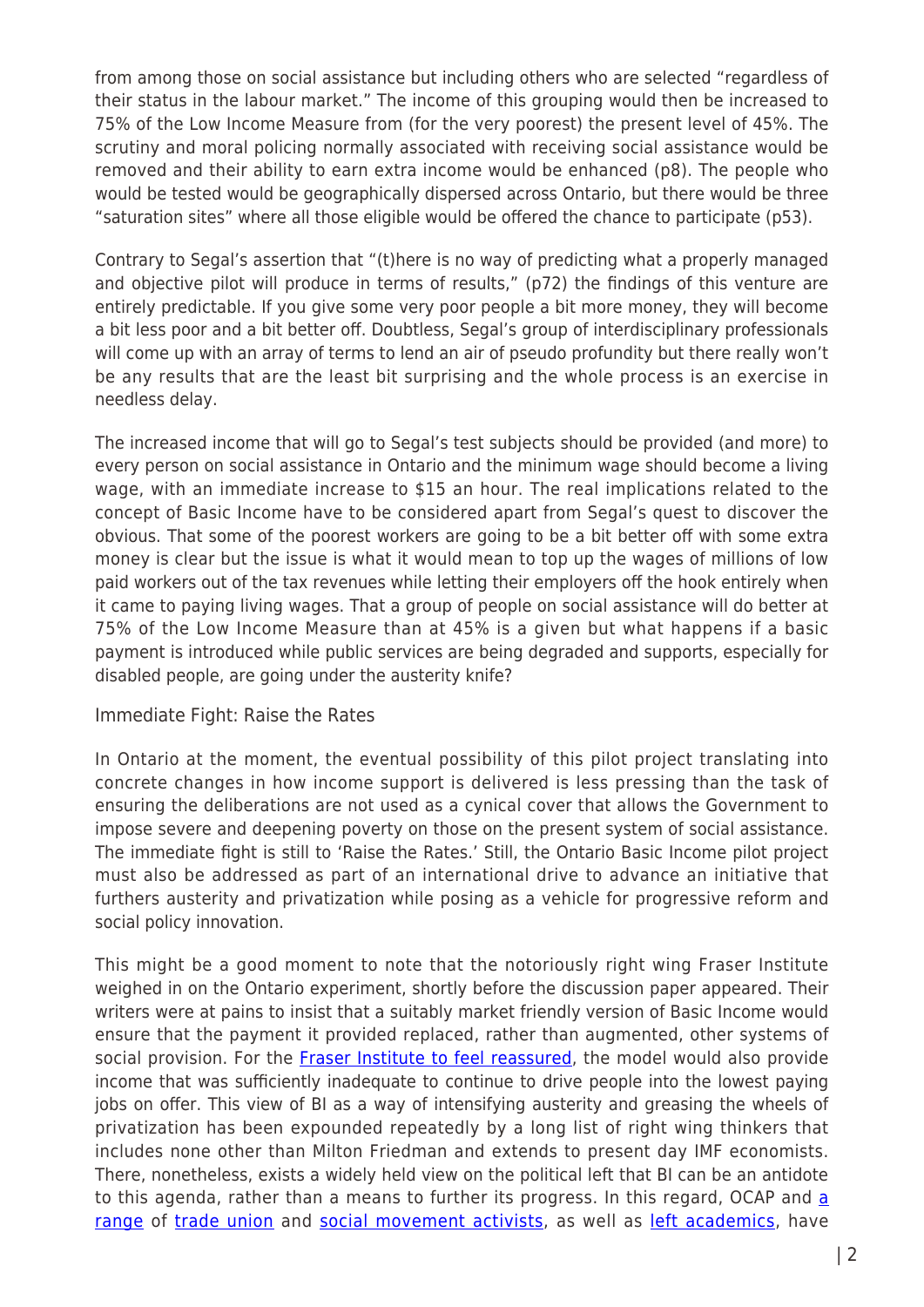expressed everything from serious doubt to outright hostility. The basis for the position that OCAP has taken can be expressed in the following six simple points.

- 1. Capitalists can increase the rate of exploitation and profit if there are more workers than jobs. They have always ensured this imbalance is maintained to one degree or another.
- 2. Income support to those outside of the workforce is provided at minimum levels as a reluctant concession to the extent necessary to prevent or reduce social unrest or dislocation.
- 3. Since the 1970s, we have been dealing with an agenda of austerity and an assault on public services that has included the degrading of income support systems. This has also involved a drive to force disabled people and injured workers to compete in the scramble for the lowest paying jobs. These tactics have been enormously successful and have massively increased the level of exploitation. Unions are weaker, wages have been depressed and low wage, precarious work has abounded.
- 4. Despite the gains of the austerity agenda and the presently unfavourable balance of social forces, the idea has taken root on the left that we can somehow get governments to provide a universal or very widespread payment that will redistribute wealth, reduce poverty and decrease the exploitative capacity of the capitalists. Why governments would do this or how they could be prevailed upon to do so is never really explained.
- 5. While a progressive Basic Income is not on the cards, its free market evil twin is a real and very dangerous possibility. Under this neoliberal model, an inadequate and dwindling BI payment is provided that absolves low wage employers from the obligation of paying living wages and becomes the only element of social provision left in place. You become a customer shopping in a market place of privatized services. Who could really deny that this right wing version is much closer to presently unfolding reality than the hopes and dreams of left BI enthusiasts?

OCAP is, of course, totally in favour of demanding living wages and adequate social benefits and we are more than happy to see specific cash figures named in this regard. However, rather than buy into a concept with such dangerous attributes as Basic Income, we think it would be far better to work to increase the strength of our unions and movements and unite around concrete demands for free, expanded and accessible public services. When it comes to income support systems, we should fight for adequate income, full entitlement, expanded supports and an end to austerity based restrictions and moral policing. As always, it comes down to what can be won in struggle and the notion of a social policy end run around this harsh fact of life is simply not rooted in reality. •

John Clarke is an organizer with the [Ontario Coalition Against Poverty](http://ocap.ca/) (OCAP).

La source originale de cet article est **[Socialist Project](http://www.socialistproject.ca/bullet/1330.php#continue)** Copyright © [John Clarke](https://www.mondialisation.ca/author/john-clarke), [Socialist Project,](http://www.socialistproject.ca/bullet/1330.php#continue) 2016